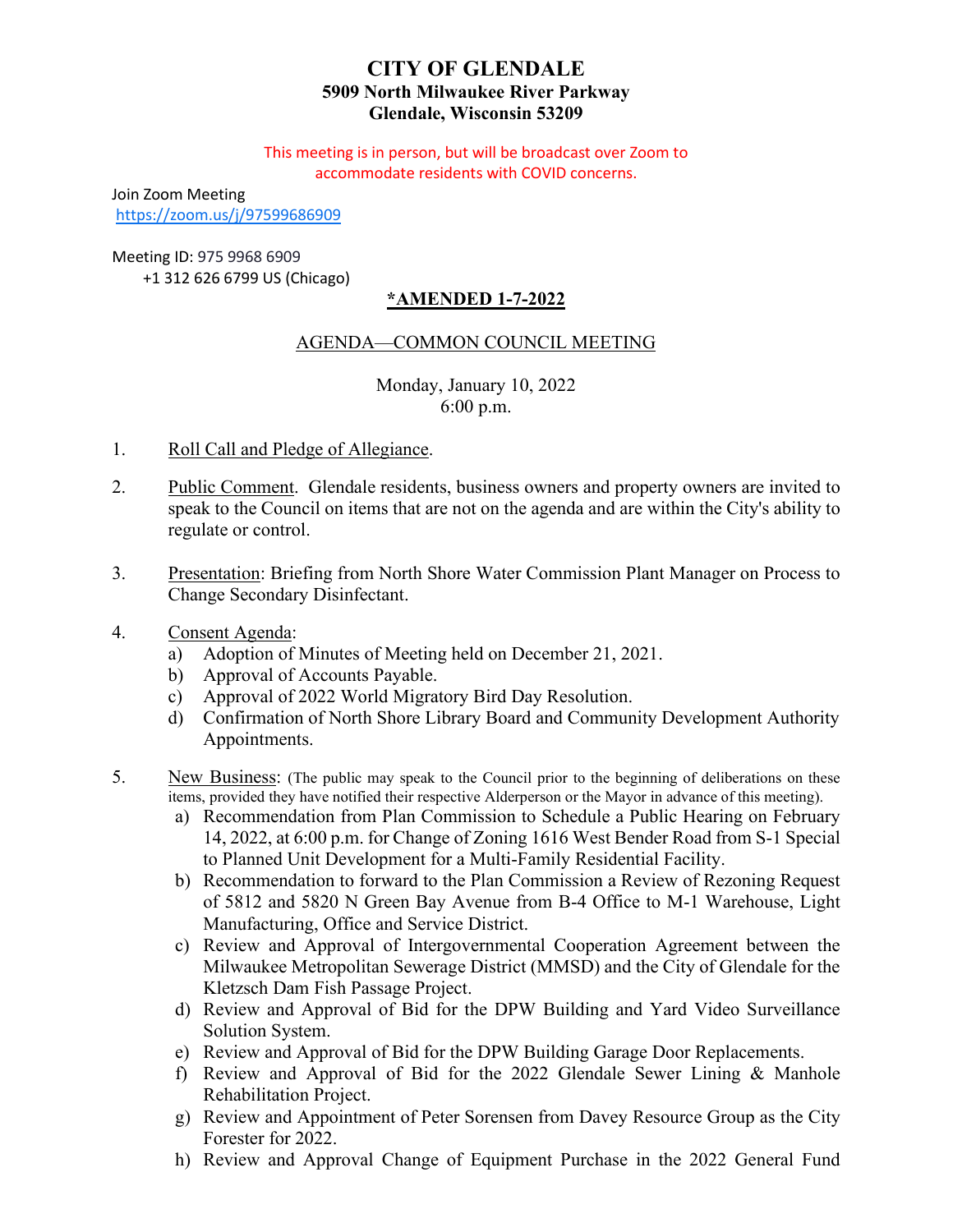Budget – [Two Patrol Truck Cab and Chassis.](#page-11-0)

- i) [Resolution Designating the Public Depositories for the City of Glendale and Glendale](#page-13-0)  Water Utility, Authorizing Withdrawal of City and Utility Funds of the City of Glendale.
- 6. Commission, Committee, Board and Staff Reports: (This is an Opportunity for Council Members to Report on their Respective Committees, Commissions, Boards of which they serve as a Member and Administrator update.)
- 7. **\***The Common Council will convene in Closed Session per Wis. Stats. §19.85(1)(c) to consider the employment, promotion, compensation, or performance evaluation data (Update on Recruitment of City Administrator).
- 8. **\***Reconvene to Open Session and Regular Order of Business.
- 9. Adjournment.

Upon reasonable notice, efforts will be made to accommodate the needs of persons with disabilities.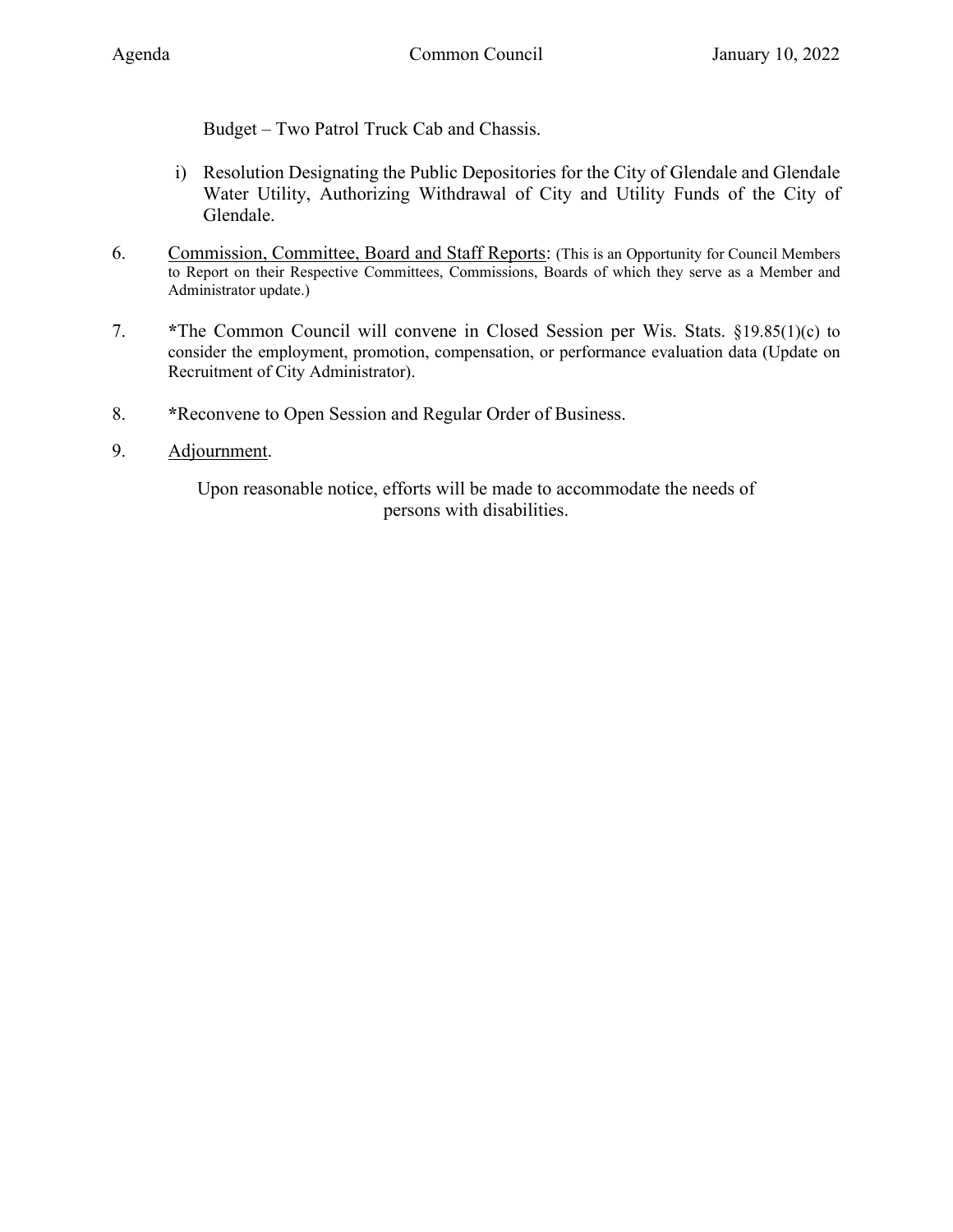3 / 1-10-2022

<span id="page-2-0"></span>

5909 North Milwaukee River Parkway Glendale, WI 53209

| <b>SUBJECT:</b>      | Briefing from North Shore Water Commission Plant Manager on Process to<br>Change Secondary Disinfectant. |
|----------------------|----------------------------------------------------------------------------------------------------------|
| <b>FROM:</b>         | Charlie Imig, Director of Public Works                                                                   |
| <b>MEETING DATE:</b> | January 10. 2022                                                                                         |

| <b>Budget Summary:</b>       | N/A |
|------------------------------|-----|
| <b>Budgeted Expenditure:</b> | N/A |
| <b>Budgeted Revenue:</b>     | N/A |
|                              |     |

#### **FISCAL SUMMARY: STATUTORY REFERENCE:**

| <b>Wisconsin Statues:</b> | N/A |
|---------------------------|-----|
| <b>Municipal Code:</b>    | N/A |

# **BACKGROUND/ANALYSIS:**

North Shore Water Commission Plant Manager, Eric Kiefer, will be at the meeting to give a verbal report on a Recommendation for Changing Disinfectant in the Distribution System.

#### **RECOMMENDATION:**

No action is being requested.

# **ACTION REQUESTED:**

For informational purposes only.

#### **ATTACHMENTS:**

1. [Recommendation for Changing Disinfectant in the Distribution System Memo](https://www.glendale-wi.org/DocumentCenter/View/2355/Changing-Disinfectant-in-Distribution-System-11042021)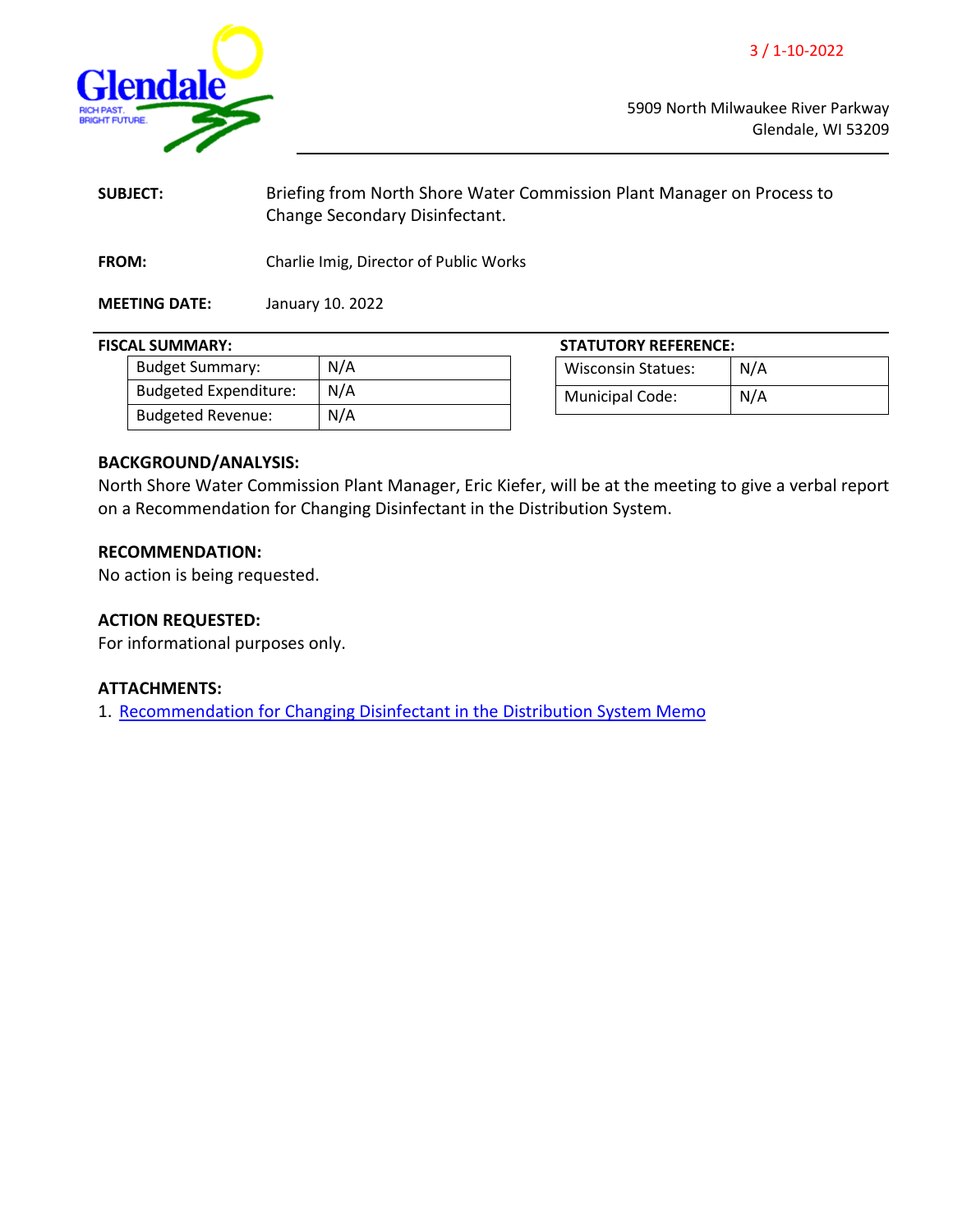# <span id="page-3-0"></span>4A-4D 1/10/2022

# CONSENT AGENDA

- a) [Adoption of Minutes of Meetings held on December 10, 2021.](https://www.glendale-wi.org/DocumentCenter/View/2350/Council-Minutes-12-21-2021)
- b) [Approval of Accounts Payable.](https://www.glendale-wi.org/DocumentCenter/View/2354/Accounts-Payable-Report-for-Council-Meeting-1-10-22)
- c) [Approval of 2022 World Migratory Bird Day Resolution.](https://www.glendale-wi.org/DocumentCenter/View/2363/Memo---World-Migratory-Bird-Day-2022)
- d) [Confirmation of North Shore Library Board and Community Development Authority](http://www.glendale-wi.org/DocumentCenter/View/2365/Memo---Committee-Appointments) [Appointments.](http://www.glendale-wi.org/DocumentCenter/View/2365/Memo---Committee-Appointments)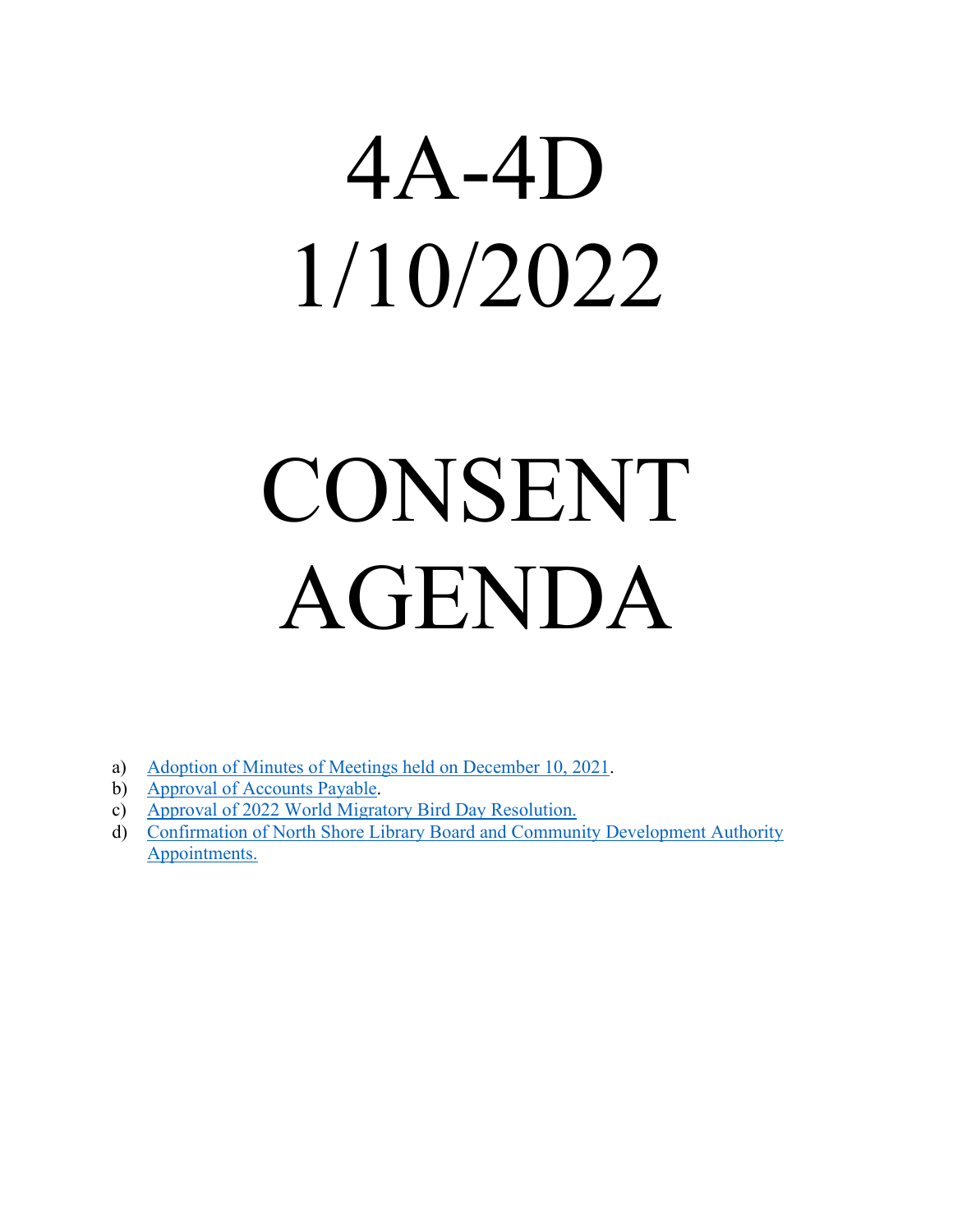<span id="page-4-0"></span>

| <b>SUBJECT:</b>      | Recommendation from Plan Commission to schedule a public hearing on February 14,<br>2022, at 6:00 p.m. for change of zoning 1616 West Bend Road from S-1 Special to<br>Planned Unit Development for a Multi-Family Residential Facility. |
|----------------------|------------------------------------------------------------------------------------------------------------------------------------------------------------------------------------------------------------------------------------------|
| <b>FROM:</b>         | Darrell Hofland, Interim City Administrator                                                                                                                                                                                              |
| <b>MEETING DATE:</b> | January 10, 2022                                                                                                                                                                                                                         |

| <b>Budget Summary:</b>      | N/A |
|-----------------------------|-----|
| Budgeted Expenditure:   N/A |     |
| <b>Budgeted Revenue:</b>    | N/A |

#### **FISCAL SUMMARY: STATUTORY REFERENCE:**

| <b>Wisconsin Statues:</b> | N/A     |
|---------------------------|---------|
| Municipal Code:           | 13.1.34 |

# **BACKGROUND/ANALYSIS:**

Attached is a request from Devo Properties LLC to rezone 1616 West Bend Road to Planned Unit Development for a Multi-Family Residential Facility. This request was originally brought to the Council in November 2021.

Current zoning of the property is S-1 Special District. Attached is the application. The Plan Commission reviewed the application and held a public hearing.

# **RECOMMENDATION:**

The Plan Commission unanimously recommended the Common Council rezone the property. The next step is for the Common Council to hold a public hearing. The hearing would be scheduled for February 14, 2022.

# **ACTION REQUESTED:**

Motion to schedule a public hearing on February 14, 2022 at 6:00 p.m. for change of zoning for 1616 West Bend Road from S-1 Special to Planned Unit Development for a Multi-Family Residential Facility.

# **ATTACHMENTS:**

- 1. [Application for rezoning.](https://www.glendale-wi.org/DocumentCenter/View/2352/2-1616-W-Bender-Rd-Original-Rezone-Submittal)
- 2. [Revised submittal.](https://www.glendale-wi.org/DocumentCenter/View/2351/1-1616-W-Bender-Rd-PC-Submittal-Revised)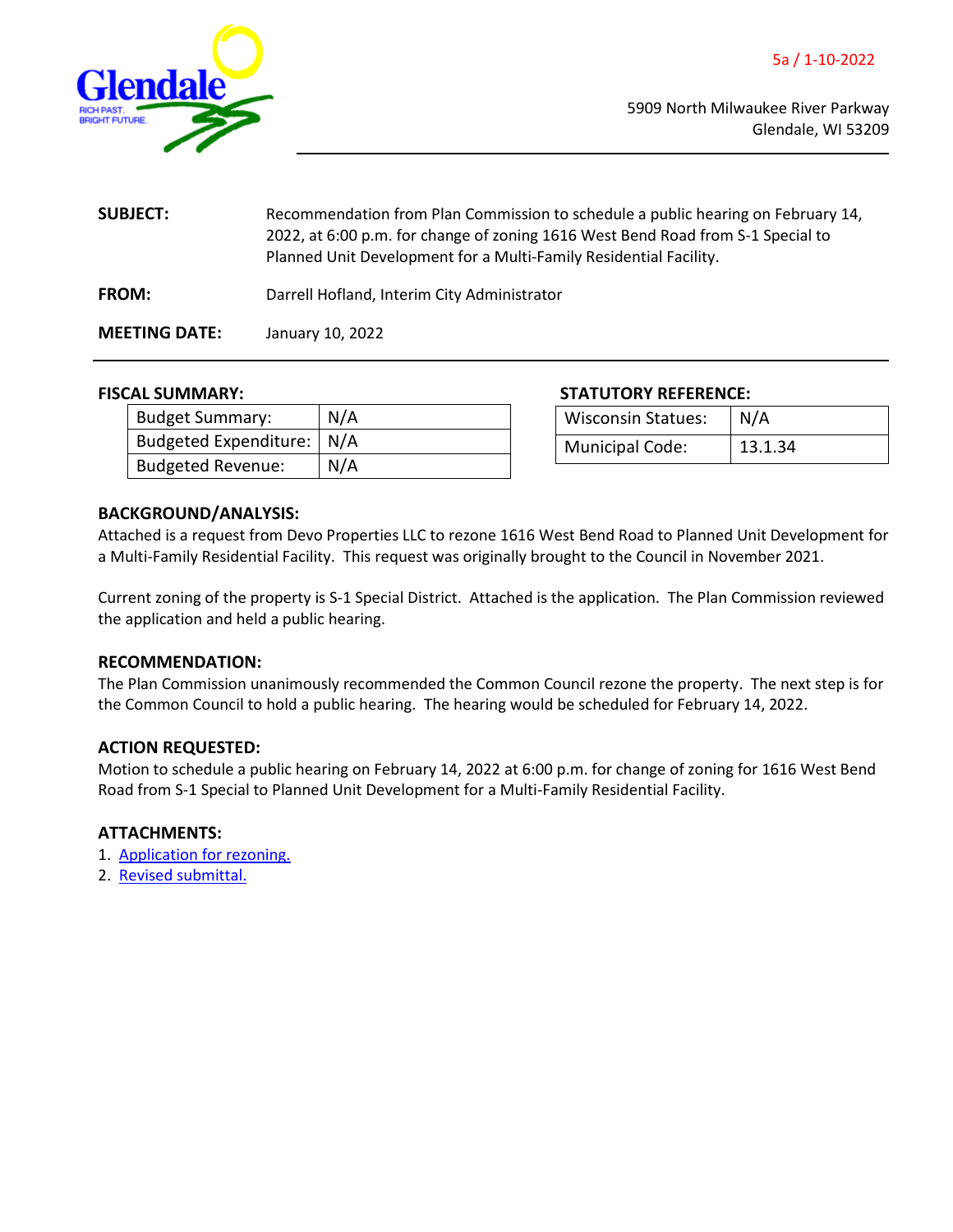<span id="page-5-0"></span>

| <b>SUBJECT:</b>      | Recommendation to forward to the Plan Commission a review of rezoning<br>request of 5812 and 5820 N. Green Bay Avenue from B-4 Office to M-1<br>Warehouse, Light Manufacturing, Office and Service District. |  |
|----------------------|--------------------------------------------------------------------------------------------------------------------------------------------------------------------------------------------------------------|--|
| <b>FROM:</b>         | Darrell Hofland, Interim City Administrator                                                                                                                                                                  |  |
| <b>MEETING DATE:</b> | January 10, 2022                                                                                                                                                                                             |  |

# **FISCAL SUMMARY:**

| <b>Budget Summary:</b>      | N/A |
|-----------------------------|-----|
| Budgeted Expenditure:   N/A |     |
| <b>Budgeted Revenue:</b>    | N/A |

| <b>STATUTORY REFERENCE:</b> |             |  |
|-----------------------------|-------------|--|
| <b>Wisconsin Statues:</b>   | N/A         |  |
| <b>Municipal Code:</b>      | Zoning Code |  |

# **BACKGROUND/ANALYSIS:**

City staff has been in discussion with a developer for a development that could include a portion of 1717 W. Civic Drive as well as 5812 and 5820 N. Green Bay Avenue. The property at 1717 W. Civic Drive is zoned properly for the potential use. The other two properties would need to be rezoned to match the 1717 W. Civic Drive.

It is anticipated additional information related to a Certified Survey Map would be presented to the Plan Commission at the March 1, 2022 meeting. To be able to assist with their timeline, the City is the applicant for the rezoning process. The current North Shore Doggy Day Care (5812 N. Green Bay Avenue) would be able to continue operation as a legal non-conforming use.

# **RECOMMENDATION:**

Below is a tentative timeline:

01/10/2022 – Common Council forward to Plan Commission.

02/01/2022 – Plan Commission set public hearing for 03/01/2022

02/14/2022 – Common Council set public hearing for 03/14/2022

03/01/2022 – Plan Commission public hearing and recommendation to Council.

03/14/2022 – Common Council public hearing and review per recommendation of Plan Commission.

# **ACTION REQUESTED:**

Motion to forward to the Plan Commission a review of rezoning request of 5812 and 5820 N. Green Bay Avenue from B-4 Office to M-1 Warehouse, Light Manufacturing, Office and Service District.

# **ATTACHMENTS:**

1. [Map of the area.](https://www.glendale-wi.org/DocumentCenter/View/2362/Rezoning-Map)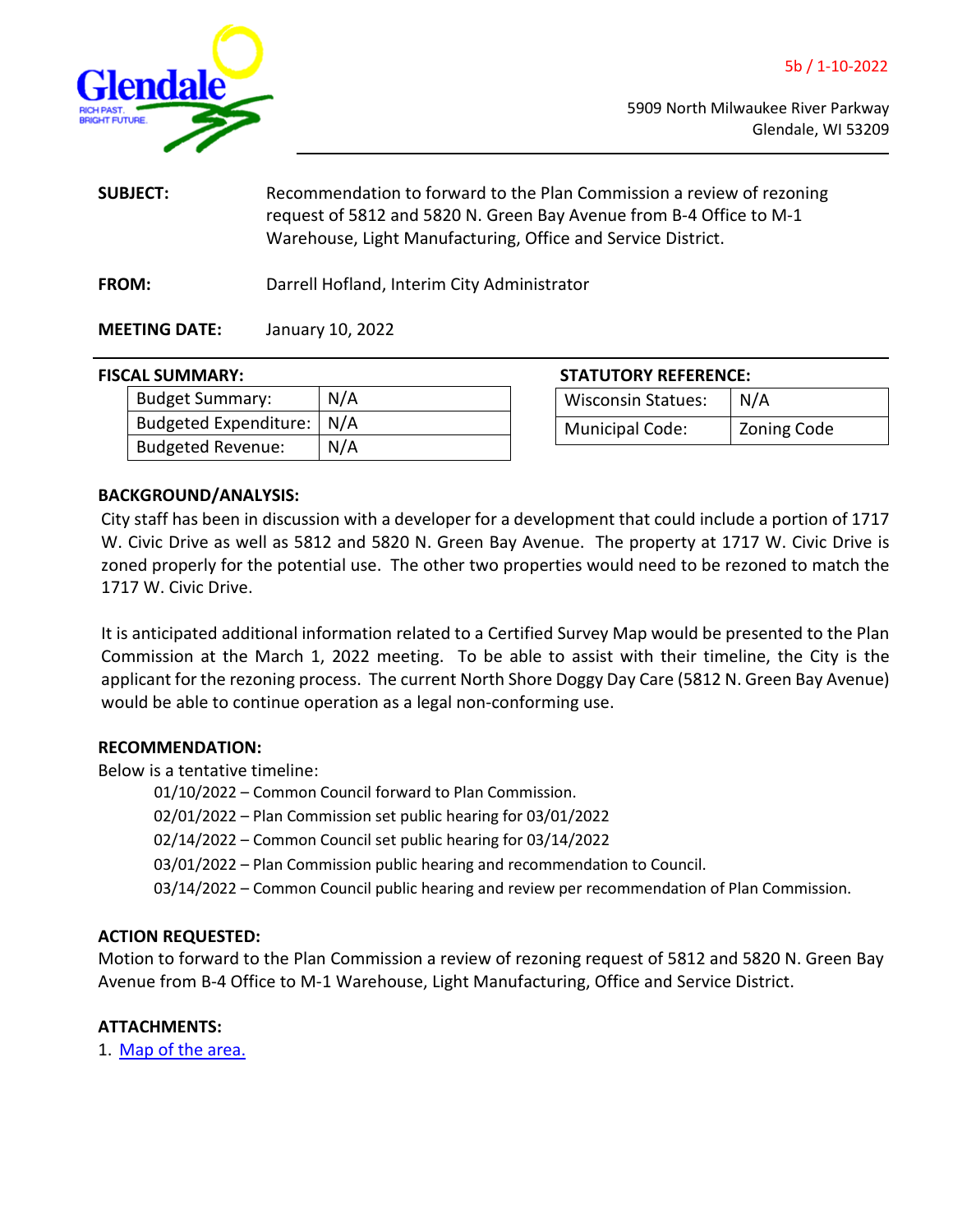5c / 1-10-2022

<span id="page-6-0"></span>

5909 North Milwaukee River Parkway Glendale, WI 53209

- **SUBJECT:** Review and Approval of Intergovernmental Cooperation Agreement between the Milwaukee Metropolitan Sewerage District (MMSD)and the City of Glendale for the Kletzsch Dam Fish Passage Project.
- **FROM:** Darrell Hofland, Interim City Administrator

# **MEETING DATE:** January 10, 2022

# **FISCAL SUMMARY:**

| Budget Summary:             | N/A |
|-----------------------------|-----|
| Budgeted Expenditure:   N/A |     |
| Budgeted Revenue:           | N/A |

| <b>STATUTORY REFERENCE:</b> |     |
|-----------------------------|-----|
| <b>Wisconsin Statues:</b>   | N/A |
| <b>Municipal Code:</b>      | N/A |

# **BACKGROUND/ANALYSIS:**

Since 2018, the Wisconsin DNR, Milwaukee County and MMSD have been working to develop a fish passage at the Kletzsch Park Dam. After several years of discussion, it has been determined that east side of the river is a viable option for this project. The project will not affect the dam itself; however, there is a City of Glendale property that needs to be acquired for the project. A presentation was given by MMSD on November 8, 2021.

# **RECOMMENDATION:**

Attached is an Intergovernmental Agreement. It was received in December 2021 and reviewed by Attorney Fuchs. This agreement indicates the City will sell the parcel for \$1. Furthermore, MMSD will continue to maintain the property to restrictions identified by FEMA and WDNR when the City purchased the property with grant funding.

# **ACTION REQUESTED:**

Motion to approve the Intergovernmental Cooperation Agreement between the Milwaukee Metropolitan Sewerage District (MMSD)and the City of Glendale for the Kletzsch Dam Fish Passage Project

# **ATTACHMENTS:**

1. [Agreement](https://www.glendale-wi.org/DocumentCenter/View/2357/GlendaleICA_Kletzsch_12152021)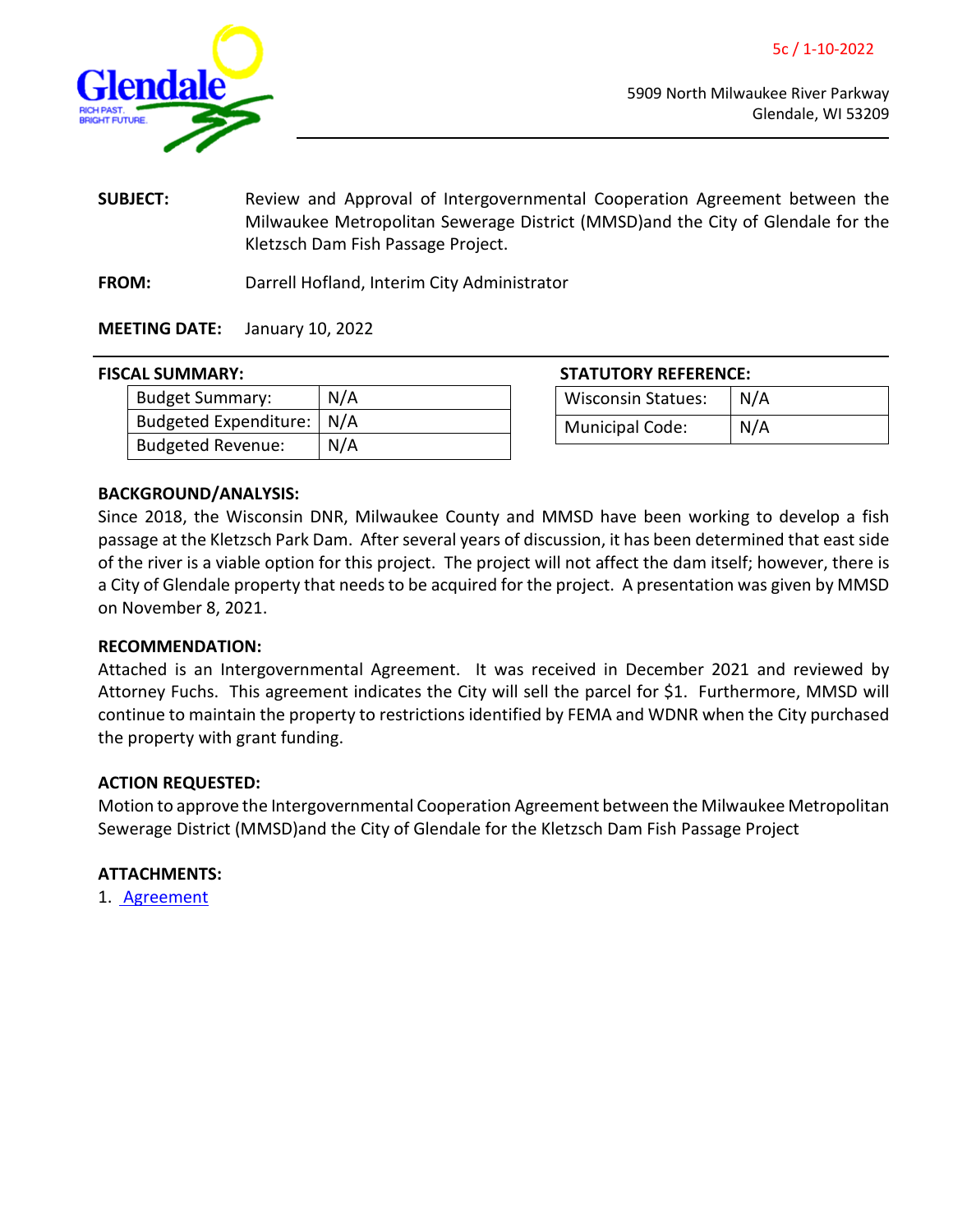<span id="page-7-0"></span>

| <b>SUBJECT:</b> | Review and Approval of Bid for the DPW Building and Yard Video Surveillance Solution<br>System |
|-----------------|------------------------------------------------------------------------------------------------|
| <b>FROM:</b>    | Charlie Imig, Director of Public Works                                                         |

**MEETING DATE:** January 10, 2022

# **FISCAL SUMMARY:**

| <b>Budget Summary:</b>            | Capital Improvement |
|-----------------------------------|---------------------|
| Budgeted Expenditure:   \$150,000 |                     |
| <b>Budgeted Revenue:</b>          | N/A                 |

| <b>STATUTORY REFERENCE:</b> |     |  |
|-----------------------------|-----|--|
| Wisconsin Statues:          | N/A |  |
| <b>Municipal Code:</b>      | N/A |  |

# **BACKGROUND/ANALYSIS:**

As part of the Glendale City Hall construction process, the DPW's camera line was severed. Additionally, the existing cameras and system are obsolete and no longer serve the needs of current operations. Most specifically, outside theft and "illegal" dumping in the DPW yard dumpsters have increased the need for a new, complete coverage system. The package also includes a monitor to be mounted in the Police Department's front desk area, allowing for direct monitoring. Recording is included as well.

In October 2021, the City solicited proposals for a new DPW building and yard camera system. Three were contacted and two replied. Professional Communications Systems (PCS) had the lowest bid. They sell and service some of the same systems the City currently uses.

Furthermore, staff contacted Rich Foscato, Director of Information Technology, with the Bayside Communications Center. As part of an online meeting with representatives from PCS, Rich and staff posed several questions regarding the equipment. Afterward, the was complete confidence that the proposal would satisfy the requirements and needs.

# **RECOMMENDATION:**

Staff recommends that the City approve the proposal from the lowest responsible bidder, Professional Communications Systems in the amount of \$29,562.00.

# **ACTION REQUESTED:**

Motion to accept the low bid and award of proposal to Professional Communications Systems for the base bid amount of \$29,562.00 for the Bid for the DPW Building and Yard Video Surveillance Solution System.

# **ATTACHMENTS:**

1. [Professional Communications Systems Proposal](https://www.glendale-wi.org/DocumentCenter/View/2359/Professional-Communications-Systems-Glendale-DPW-Video-Surveillance-Proposal)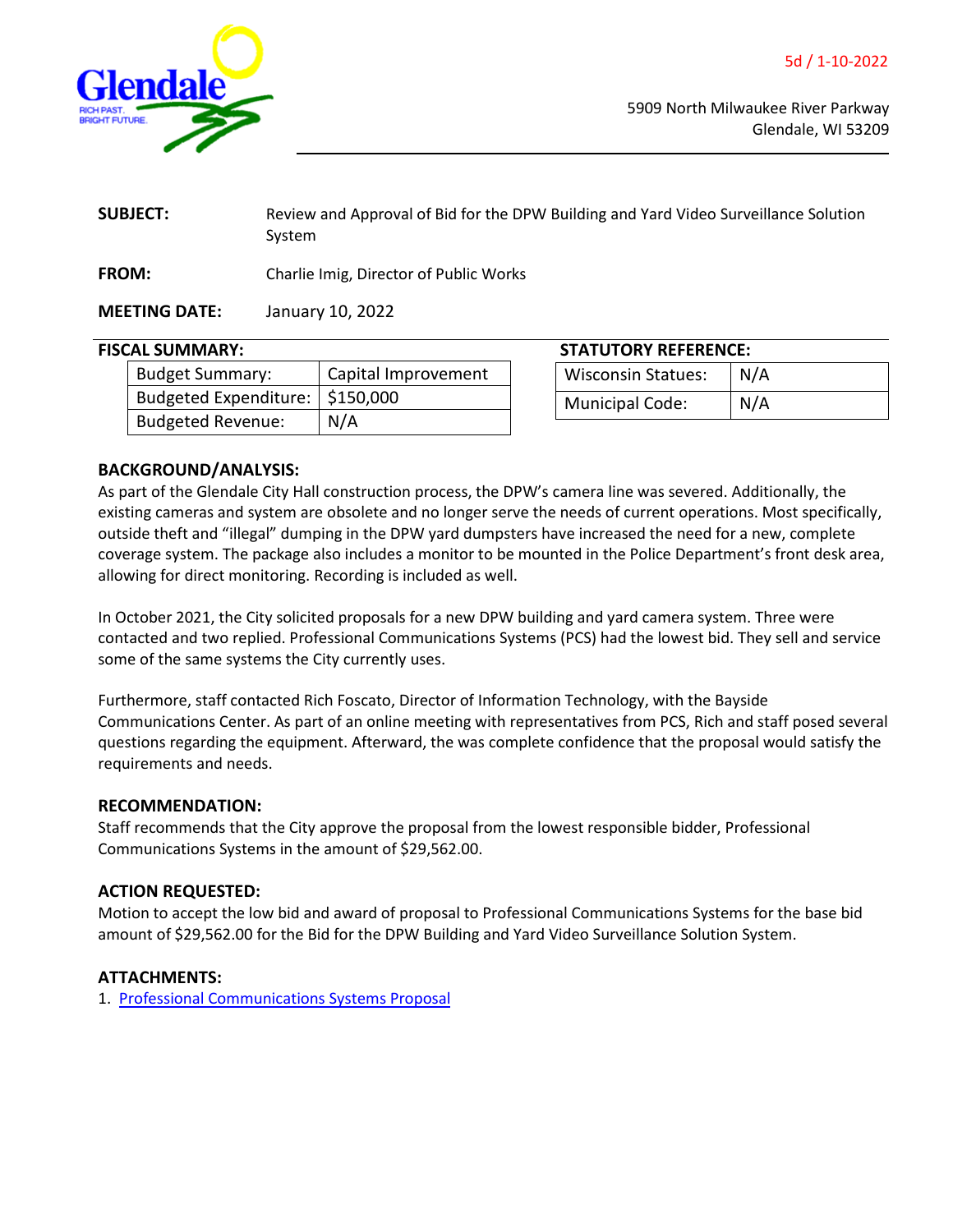<span id="page-8-0"></span>

**SUBJECT:** Review and Approval of Bid for the DPW Building Garage Door Replacements

**FROM:** Charlie Imig, Director of Public Works

**MEETING DATE:** January 10, 2022

| <b>Budget Summary:</b>            | Capital Improvement |
|-----------------------------------|---------------------|
| Budgeted Expenditure:   \$150,000 |                     |
| <b>Budgeted Revenue:</b>          | N/A                 |

**FISCAL SUMMARY: STATUTORY REFERENCE:** Wisconsin Statues: N/A Municipal Code: | N/A

# **BACKGROUND/ANALYSIS:**

The DPW garage doors are over, at least, 20 years old. Additionally, they are cycled approximately 20 or more times each day. Adding to these factors, the doors have exceeded their purchase price in repairs.

Subsequently, in October 2021, the City solicited proposals for a new DPW building garage doors, necessary hardware and openers. Three were contacted and Consolidated Doors, Inc. had the lowest bid. They sell and service the same systems that the City currently uses.

Also included in the bid is preventative maintenance. Previously, there was not an ongoing plan for the doors. This, most likely, contributed to their failures over time.

# **RECOMMENDATION:**

Staff recommends that the City approve the proposal from the lowest responsible bidder, Consolidated Doors, Inc. in the amount of \$47,211.00.

# **ACTION REQUESTED:**

Motion to accept the low bid and award of proposal to Professional Communications Systems for the base bid amount of \$47,211.00 for the Bid for the DPW Building and Yard Video Surveillance Solution System.

# **ATTACHMENTS:**

1. [Consolidated Doors, Inc. Proposal](https://www.glendale-wi.org/DocumentCenter/View/2356/Consolidated-Doors-Inc---DPW-Garage-Door-Proposal)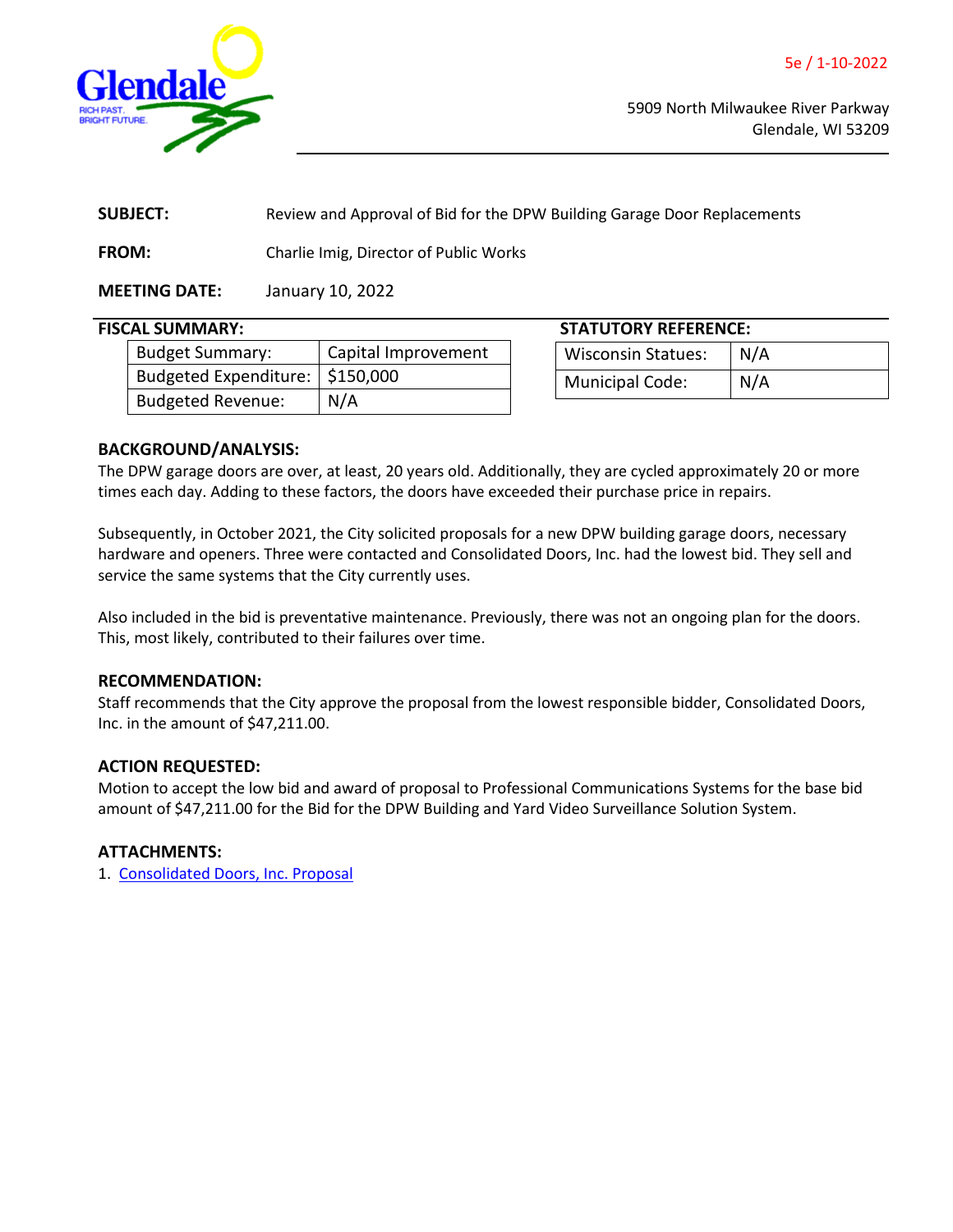<span id="page-9-0"></span>

**SUBJECT:** Review and Approval of Bid for the 2022 Glendale Sewer Lining & Manhole Rehabilitation Project

**FROM:** Charlie Imig, Director of Public Works

**MEETING DATE:** January 10, 2022

| <b>Budget Summary:</b>            | Capital Projects |
|-----------------------------------|------------------|
| Budgeted Expenditure:   \$500,000 |                  |
| <b>Budgeted Revenue:</b>          | N/A              |

# **FISCAL SUMMARY: STATUTORY REFERENCE:**

| Wisconsin Statues:     | $\mid N/A$ |
|------------------------|------------|
| <b>Municipal Code:</b> | N/A        |

# **BACKGROUND/ANALYSIS:**

Please find listed below the bid results for the 2022 Glendale Sewer Lining & Manhole Rehabilitation project. The estimated construction engineering costs are \$20,000 for this project.

| 1. Visu Sewer, Inc.:                 | \$385,420.60 |
|--------------------------------------|--------------|
| 2. Michels Corporation:              | \$398.848.00 |
| 3. Insituform Technologies USA, LLC: | \$705,235.70 |

#### **RECOMMENDATION:**

Staff recommends that the City award a contract to Visu Sewer, Inc., in the amount of \$385,420.60. Visu Sewer, Inc. is an established contractor in the area and has performed well on other similar construction projects in the City.

# **ACTION REQUESTED:**

Motion to accept the low bid and award of contract to Visu Sewer, Inc. for the base bid amount of \$385,420.60 for the 2022 Glendale Sewer Lining & Manhole Rehabilitation project.

# **ATTACHMENTS:**

1. [Engineer Recommendation Letter](https://www.glendale-wi.org/DocumentCenter/View/2353/2022-Sewer-Lining-and-Manhole-Rehab-Project---Engineer-Recommendation-Letter)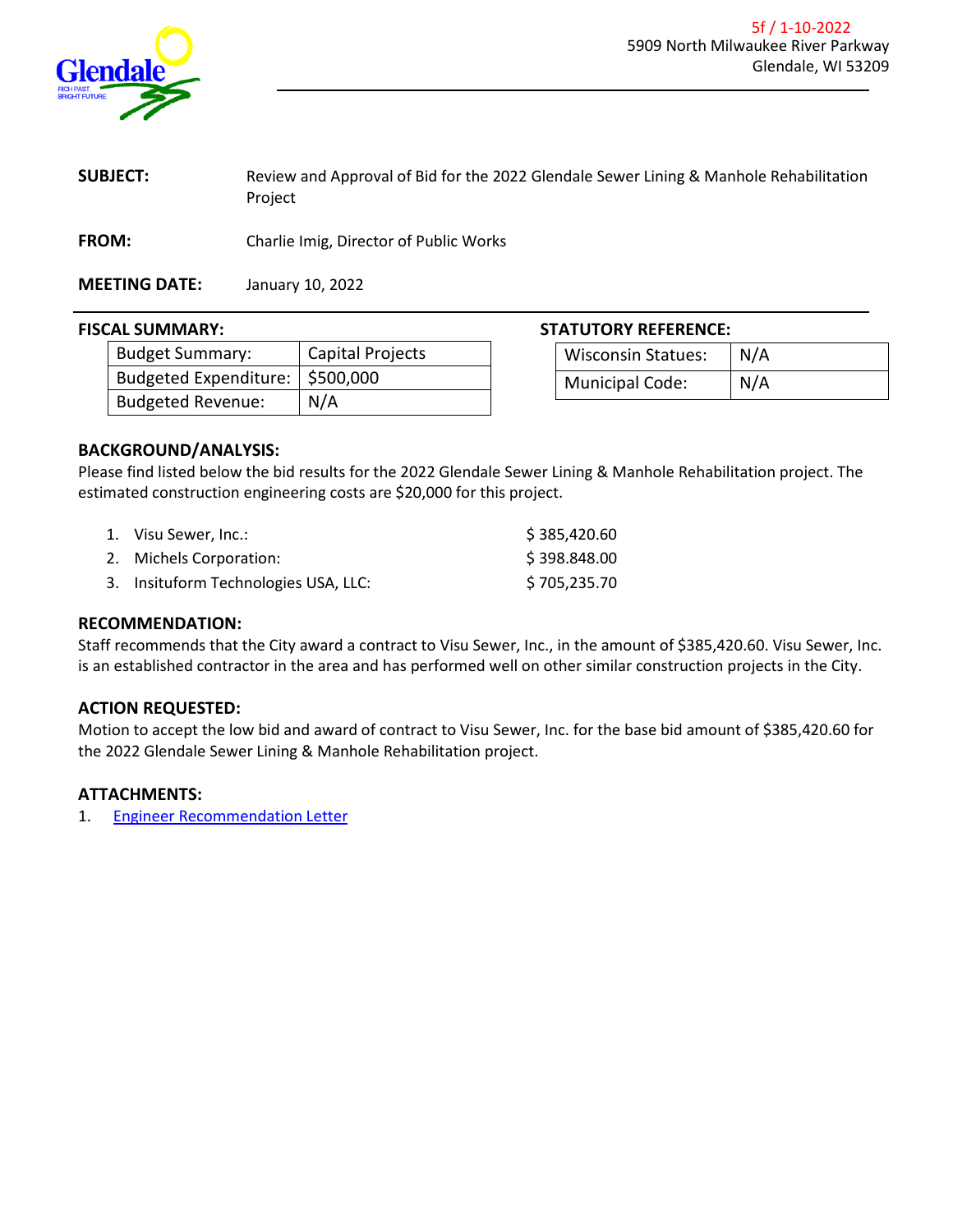<span id="page-10-0"></span>

| <b>SUBJECT:</b> | Review and Appointment of Peter Sorensen from Davey Resource Group as the |
|-----------------|---------------------------------------------------------------------------|
|                 | City Forester for 2022                                                    |

**FROM:** Charlie Imig, Director of Public Works

**MEETING DATE:** January 10, 2022

# **FISCAL SUMMARY: STATUTORY REFERENCE:**

| <b>Budget Summary:</b>      | <b>General Fund</b> |
|-----------------------------|---------------------|
| Budgeted Expenditure:   N/A |                     |
| <b>Budgeted Revenue:</b>    | N/A                 |

| <b>Wisconsin Statues:</b> | Chapter 27 |  |
|---------------------------|------------|--|
| <b>Municipal Code:</b>    | 6.4.3(a)   |  |

# **BACKGROUND/ANALYSIS:**

The City of Glendale does not have a certified forester on staff. The City Forester shall annually be appointed by the Mayor, subject to Council confirmation, at the Council's organizational meetings. On January 11, 2021, the Common Council voted to authorize the Director of Public Works to enter into a three-year (2021-2023) general forestry services contract with Davey Resource Group (DRG). The previous request for the contract, of up to \$20,000, was to cover any extra charges incurred due to the emerald ash borer (EAB) infestation or any other unforeseen forestry issues that the Forester will be asked for an expert opinion.

It is the policy of the City to regulate and establish policy for the control of planting, removal, maintenance and protection of trees and shrubs in or upon all areas of the City to eliminate and guard against dangerous conditions which may result in injury to persons using the streets, alleys, sidewalks or any public or private areas; to promote and enhance the beauty and general welfare of the City; to prohibit the undesirable and unsafe planting, removal, treatment and maintenance of trees and shrubs located in the City; and to guard all trees and shrubs both public and private within the City against the spread of disease, insects or pests.

At the end of 2023, Staff will again solicit bids for general forestry services. The request will again be for a three-year period.

# **RECOMMENDATION:**

Recommend appoint Peter Sorensen from Davey Resource Group as the City Forester for 2022.

# **ACTION REQUESTED:**

Motion to appoint Peter Sorensen from Davey Resource Group as the City Forester for 2022.

# **ATTACHMENTS:**

None.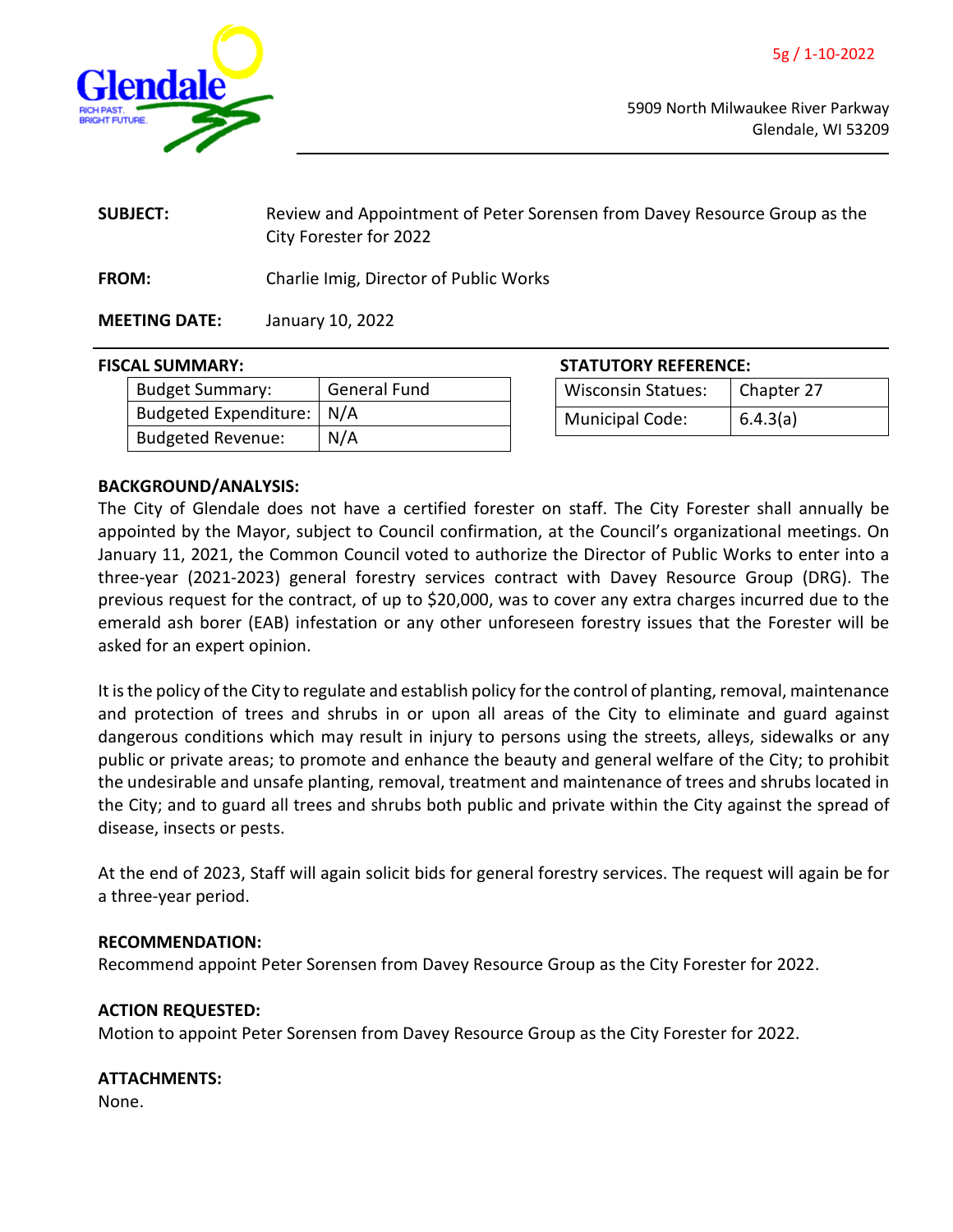5h / 1-10-2022

<span id="page-11-0"></span>

5909 North Milwaukee River Parkway Glendale, WI 53209

| <b>SUBJECT:</b>      | Review and Approval Change of Equipment Purchase in the 2022 General Fund<br>Budget – Two Patrol Truck Cab and Chassis |
|----------------------|------------------------------------------------------------------------------------------------------------------------|
| <b>FROM:</b>         | Charlie Imig, Director of Public Works                                                                                 |
| <b>MEETING DATE:</b> | January 10, 2021                                                                                                       |

| <b>Budget Summary:</b>         | Capital Improvement |
|--------------------------------|---------------------|
| Budgeted Expenditure: 5580,000 |                     |
| <b>Budgeted Revenue:</b>       | N/A                 |

**FISCAL SUMMARY: STATUTORY REFERENCE:**

| <b>Wisconsin Statues:</b> | N/A |
|---------------------------|-----|
| Municipal Code:           | N/A |

# **BACKGROUND/ANALYSIS:**

The 2022-2026 Five-Year Capital Improvement Program was adopted July 12. 2021. The Common Council approved the purchase of a Plow Truck with Wing at \$185,000, in 2022, for the Public Works Department. The cab and chassis' purchase would not be received until 2023.

Staff solicited proposals the cab and chassis. Three were contacted and Lakeside International Trucks had the lowest bid of \$204,966.00.

Lakeside told staff that once Navistar (truck manufacturer) starts taking orders for 2023, they believe the packages will be sold out in record time. Their recommendation is that the City must order those trucks in the next 30 days or must wait for 2024 production. This would drastically push back the DPW's truck replacements, if Staff waited until 2024, which would be crippling.

Additionally, staff is proposing to use the monies approved for the Plow Truck with Wing in bucket truck in 2023, to purchase two plow packages (salt spreader, wing, plow, etc.) for the aforementioned cab and chassis. After hearing from the vendor (Casper's Truck Equipment), there are only minor, if any, delays.

All totaled, Staff is proposing to purchase two cab and chassis in 2022, instead of an unavailable, complete Plow Truck with Wing package. Staff would then have on hand, the most critical components of the patrol truck builds. Upon approval Staff will then update the annual Five-Year Capital Improvement Program for 2023 to include the two cab and chassis and plow packages for those two trucks. The best-case scenario would then allow staff to have two new complete trucks at the end of 2023, to replace two more of the 30+ year old, failing trucks. Additionally, this allows staff to only miss a year of replacement, yielding far less expensive repairs and failures during the snow and ice seasons.

Finally, Staff would like the approved purchase price to the not to exceed amount of \$205,000. This purchase price would be pushed to 2023, when the cab and chassis' will be received, as previously mentioned.

# **RECOMMENDATION:**

Staff is recommending Review and Approval of Change of Equipment Purchase in the 2022-2026 Five-Year Capital Improvement Program – Two Plow Truck Cab and Chassis for a not to exceed price of \$205,000, replacing the previously approved Plow Truck with Wing in 2022 and moving it to 2023.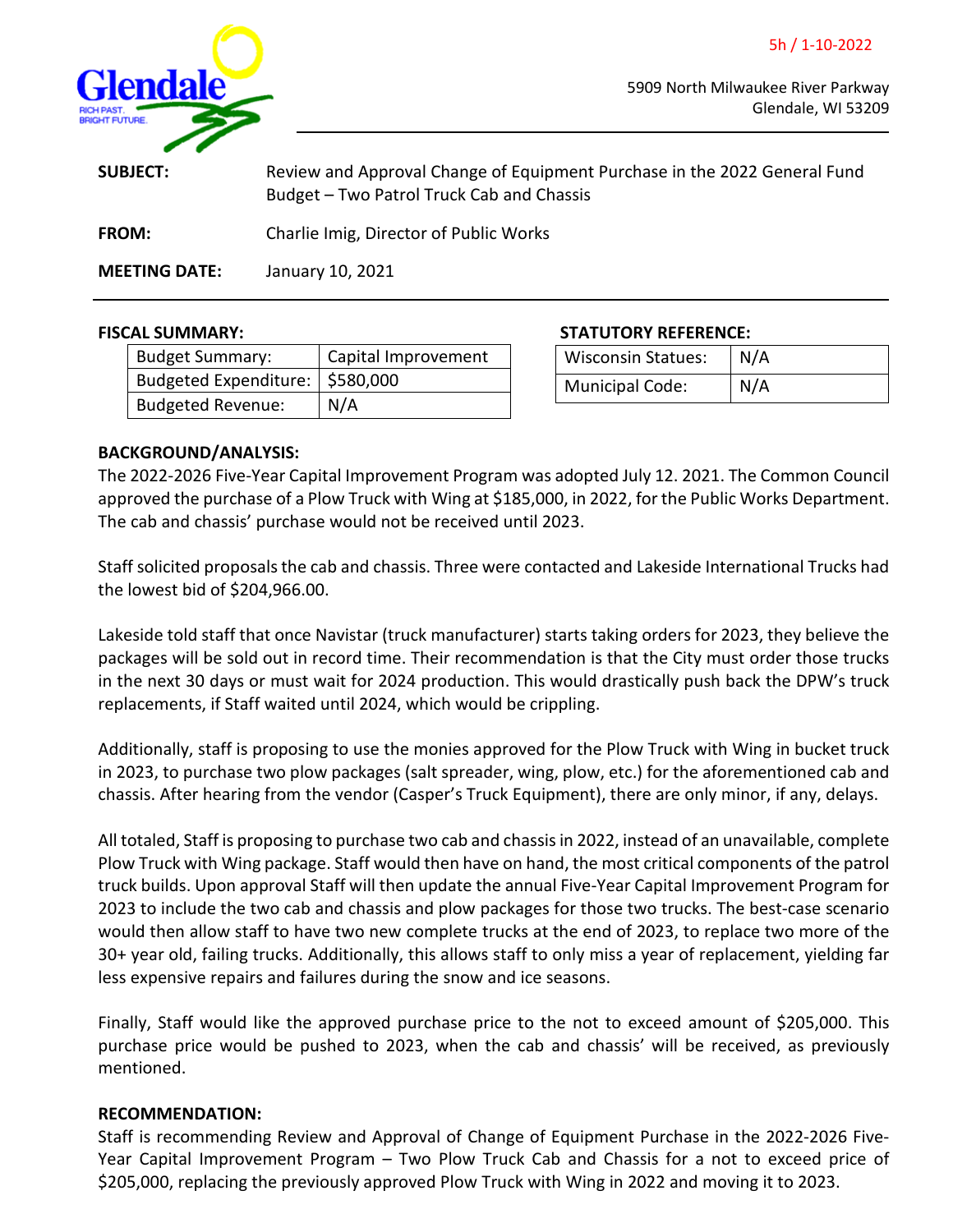

# **ACTION REQUESTED:**

Motion to approval of change of equipment purchase in the 2022 Capital Improvement Program – Two Plow Truck Cab and Chassis for a not to exceed price of \$205,000.00, replacing the previously approved Plow Truck with Wing in 2022 and moving it forward to 2023.

# **ATTACHMENTS:**

1. [Proposal](https://www.glendale-wi.org/DocumentCenter/View/2358/Lakeside-International-City-of-Glendale-HV507-Patrol-Truck-Proposal) for th[e two cab and chassis](https://www.glendale-wi.org/DocumentCenter/View/2358/Lakeside-International-City-of-Glendale-HV507-Patrol-Truck-Proposal)